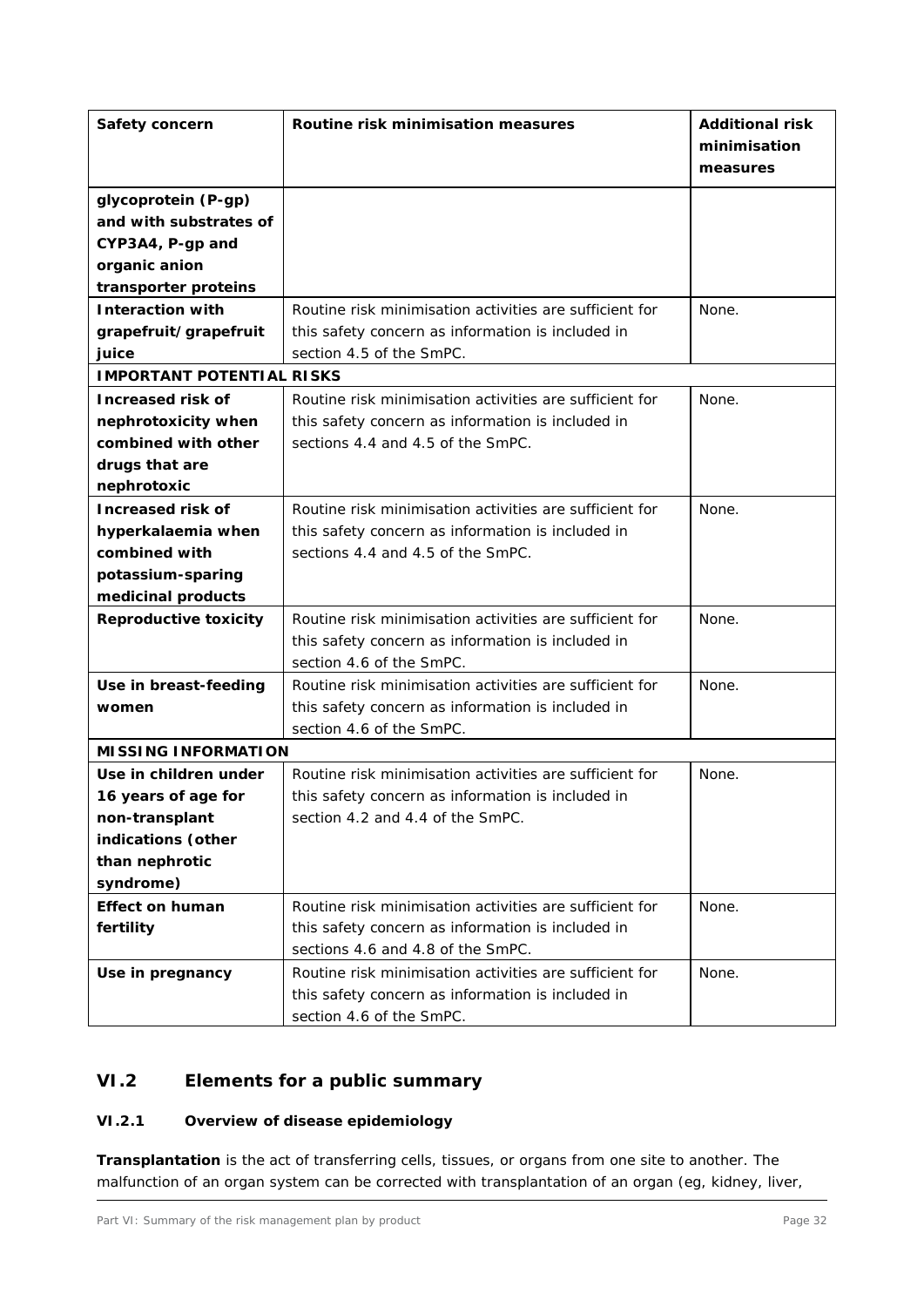heart, lung, or pancreas) from a donor. However, the immune system remains the most formidable barrier to transplantation as a routine medical treatment. The immune system has developed elaborate and effective mechanisms to combat foreign agents. These mechanisms are also involved in the rejection of transplanted organs, which are recognized as foreign by the recipient's immune system (Malhotra and Malu 2013). In some cases, recipient's tissue can be attacked by the immune cells (white blood cells) in the tissue (the graft) as they recognize the recipient (the host) as "foreign". This is called Graft-versus-host disease (GVHD) (Sweetman SC ed, 2013). Acute attack usually develops during the first 100 days after transplantation and has been estimated to develop in 6% to 90% of recipients. Chronic graft-versus-host disease (GVHD) is the most common late-occurring complication of allogeneic stem cell transplantation and is the most common cause of nonrelapse mortality more than 2 years after allogeneic transplantation. In patients surviving beyond 100 days posttransplant, chronic GVHD develops in up to 60% of patients with marrow transplants from HLA-matched siblings and in up to 70% of those with unrelated donors (Sweetman SC ed, 2013).

**Psoriasis** is a chronic inflammatory, genetic skin disorder that is spread throughout the system, affected by environmental factors, and characterized by reddened, scaly patches with small bumps on the skin that fill with fluid or pus and plaques that are frequently itchy (Sweetman SC ed, 2013). The prevalence of psoriasis is considered to be about 2% of the population; more specifically, 0.6% to 4.8% in the United States (US), while in Northern Europe and Scandinavia it is estimated to be between 1.5% and 3%. Psoriatic arthritis affects approximately 0.1% to 0.25% of the general US population and may affect as many as 42% of patients with psoriasis. Psoriasis is most commonly a disease of white persons, affecting up to 3% of whites in the US with study rates that range from 1.4% to 4.6%. The annual incidence rate for psoriasis in whites is estimated to be 60 cases per 100,000 persons (Sweetman SC ed, 2013).

**Rheumatoid arthritis** is an inflammatory, system-wide spread autoimmune disorder characterized by symmetric, erosive synovitis that frequently leads to joint destruction, deformity, and disability (Sweetman SC ed, 2013). In the United States, nearly 1.3 million adults aged 18 years and older have been estimated to have rheumatoid arthritis. Prevalence estimates from developed countries range from approximately 0.5% to 1% of the adult population; however, in certain populations such as the Pima Indians, the prevalence is higher. The prevalence of rheumatoid arthritis is approximately 2 times higher in women than in men. The onset of rheumatoid arthritis is earlier for women, frequently occurring during the childbearing years. The incidence of rheumatoid arthritis increases with advancing age with peak incidence occurring between the ages of 60 and 69 for both men and women. Approximately 2% to 3% of persons over 60 years of age are affected by rheumatoid arthritis (Sweetman SC ed, 2013).

**Atopic dermatitis** (AD) is a disease with acute skin flare-ups with itchy rash that usually presents in infancy or childhood, but can persist or start in adulthood – 40% patients are aged 16 or older (Sweetman SC ed, 2013). AD occurs during the first year of life in 50% to 70% of patients, 90% of children are affected by age 5 and late onset is unusual. AD affects 10% to 20% of children and 1% to 3% of adults worldwide. The prevalence has dramatically increased in recent years in industrialized countries and urban regions. Increased exposure to pollutants, indoor allergens, and the use of antibiotics may contribute to the rise. AD is more common among small families and in higher socioeconomic groups. A large population study reported the prevalence of atopic dermatitis (AD) to be 10% in children younger than 2 years, 2% in 12 to 15 year olds, and 10% in adults over 40 years of age (Sweetman SC ed, 2013).

**Endogenous uveitis** (incl. Behçet disease) is inflammation of the iris (the pigmented middle of the three concentric layers that make up an eye) caused by non-infectious or autoimmune diseases. It affects approx. 1 out of 4,500 people and appears more often in people between 20 and 60 years of age; affects men and women equally (MorphoSys AG, 2013). In western countries, anterior uveitis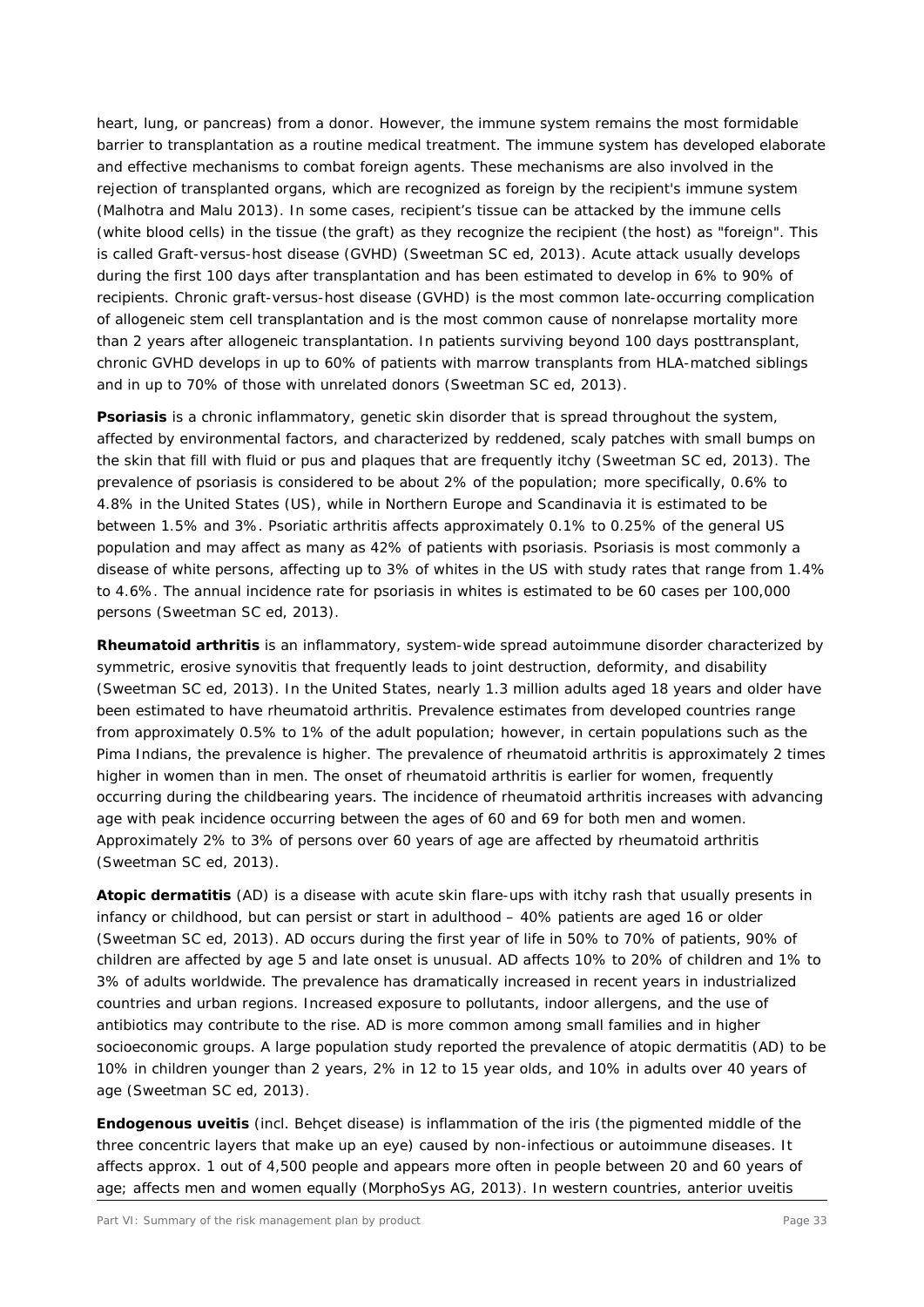accounts for between 50% and 90% of uveitis cases. In Asian countries the proportion is between 28% and 50% (Chang and Wakefield, 2002).

**Nephrotic syndrome** (NS) is kidney disease with excess of serum proteins in the urine, decreased serum albumin, and swelling (Cohen and Sinnakirouchenan, 2013). It may affect adults and children, of both sexes and of any race. It occurs in typical form, or in association with nephritic syndrome (disorders affecting the kidneys). Kidney disease due to diabetes with NS is most common, at an estimated rate of at least 50 cases per million population. However, that is an underestimation, since the rate of end-stage renal disease from diabetes has reached 100 cases per million population in some Western countries. In children, NS may occur at a rate of 20 cases per million children. Because diabetes is major cause of NS, American Indians, Hispanics, and African Americans have a higher incidence of NS than do white persons. There is a male predominance in the occurrence of NS (Cohen and Sinnakirouchenan, 2013).

# *VI.2.2 Summary of treatment benefits*

Based on the available data and clinical experience of several years, ciclosporin represents an effective drug in the prevention of rejection of newly transplanted organs like liver, kidney, heart, lung or pancreas or bone marrow transplants. Ciclosporin is also used for the treatment of severe psoriasis, kidney disease due to some forms of nephrotic syndrome, endogenous uveitis, severe rheumatoid arthritis and severe eczema (atopic dermatitis).

The existing evidence indicates that ciclosporin acts specifically and reversibly on white blood cells. Contrary to cytostatic agents, ciclosporin does not impair the number nor the development of blood cells that give rise to all the other blood cells (haemopoietic stem cells) and has no effect on function of the white blood cells other than lymphocytes.

Successful organ and bone marrow transplantations have been carried out in humans, where ciclosporin has been used to prevent and treat rejection and complication following a transplant of allogeneic tissue from a genetically non-identical donor.

If administered as indicated in the Summary of Product Characteristics and taking into account the contra-indications, the warnings and precautions, ciclosporin can be considered effective in the approved indications and generally well tolerated.

### *VI.2.3 Unknowns relating to treatment benefits*

Not applicable.

### *VI.2.4 Summary of safety concerns*

#### **Important identified risks**

| <b>Risk</b>                         | What is known                                                                                                 | Preventability                                                                                                                                                                |  |
|-------------------------------------|---------------------------------------------------------------------------------------------------------------|-------------------------------------------------------------------------------------------------------------------------------------------------------------------------------|--|
| Lymphomas and other<br>malignancies | Like other medicines that act on the<br>immune system, ciclosporin may                                        | Ciclosporin should not be taken<br>by non-transplant patients with                                                                                                            |  |
| (Tumours)                           | increase the risk of developing tumours<br>or other cancers, particularly of the skin<br>and lymphoid system. | any type of cancer.<br>Exposure to sunlight and UV<br>light should be limited by<br>wearing appropriate protective<br>clothing and with a high<br>protection factor sunscreen |  |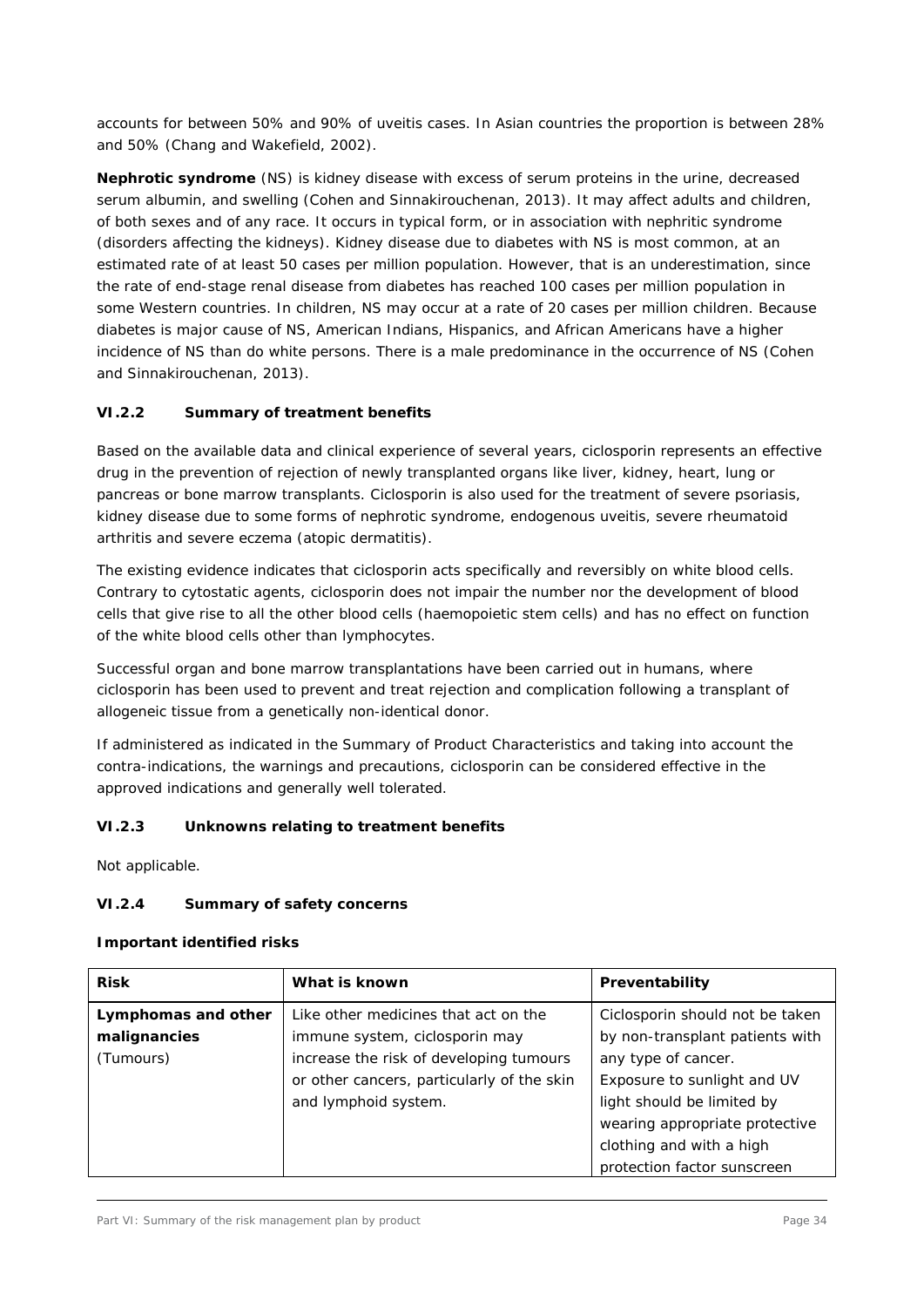| <b>Risk</b>                                                              | What is known                                                                                                                                                                                                                                                                                                                                                                                                                                                                                                                                                                                                                                                                                                                                                                          | Preventability                                                                                                                                                                                                                                                                                                                                                                                                                                                                                                                                                                                                          |  |
|--------------------------------------------------------------------------|----------------------------------------------------------------------------------------------------------------------------------------------------------------------------------------------------------------------------------------------------------------------------------------------------------------------------------------------------------------------------------------------------------------------------------------------------------------------------------------------------------------------------------------------------------------------------------------------------------------------------------------------------------------------------------------------------------------------------------------------------------------------------------------|-------------------------------------------------------------------------------------------------------------------------------------------------------------------------------------------------------------------------------------------------------------------------------------------------------------------------------------------------------------------------------------------------------------------------------------------------------------------------------------------------------------------------------------------------------------------------------------------------------------------------|--|
|                                                                          |                                                                                                                                                                                                                                                                                                                                                                                                                                                                                                                                                                                                                                                                                                                                                                                        | applied often.                                                                                                                                                                                                                                                                                                                                                                                                                                                                                                                                                                                                          |  |
| Concomitant<br>ultraviolet B<br>irradiation or PUVA<br>photochemotherapy | Ciclosporin may increase the risk of<br>developing cancers, particularly of the<br>skin.                                                                                                                                                                                                                                                                                                                                                                                                                                                                                                                                                                                                                                                                                               | Exposure to sunlight and UV<br>light should be limited by<br>wearing appropriate protective<br>clothing and with a high<br>protection factor sunscreen                                                                                                                                                                                                                                                                                                                                                                                                                                                                  |  |
| <b>Infections</b>                                                        | Like other medicines that act on the<br>immune system, ciclosporin may<br>influence the body's ability to fight<br>against infection. Signs of infection<br>might be fever or sore throat.                                                                                                                                                                                                                                                                                                                                                                                                                                                                                                                                                                                             | applied often.<br>Before and during treatment<br>with ciclosporin, patients should<br>inform their doctor if they have<br>any signs of infection, such as<br>fever or a sore throat.<br>Ciclosporin should not be taken<br>by non-transplant patients with<br>infection which is not under<br>control with medication.<br>Doctor should be notified about<br>any changes in the sight, loss<br>of coordination, being clumsy,<br>memory loss, difficulty speaking<br>or understanding what others<br>say, and muscle weakness.<br>These might be signs of an<br>infection of the brain called<br>progressive multifocal |  |
| <b>Renal toxicity</b><br>(Kidney damage)                                 | More than one in ten people treated with<br>ciclosporin will experience kidney<br>problems. Too much of the medicine can<br>affect the kidneys.<br>Some medicines that are sometimes<br>taken during treatment with ciclosporin<br>may affect the kidneys. These include:<br>anti-bacterial medicines (gentamycin,<br>tobramycin, ciprofloxacin), anti-fungal<br>medicines which contain amphotericin B,<br>medicines used for urinary tract<br>infections which contain trimethoprim,<br>medicines for cancer which contain<br>melphalan, medicines used to lower the<br>amount of acid in the stomach (acid<br>secretion inhibitors of the H2-receptor<br>antagonist type), tacrolimus, pain killers<br>(non-steroid anti-inflammatory<br>medicines such as diclofenac), fibric acid | Before taking ciclosporin,<br>patients should notify the<br>doctor straight away if they<br>have kidney problems. The<br>doctor will carry out regular<br>blood tests and may change the<br>dose if necessary.<br>The doctor will check how well<br>the kidneys are working and<br>will check the levels of<br>ciclosporin in blood, especially if<br>patient has had a transplant.<br>Patients should notify the<br>doctor straight away if they<br>notice kidney problems which<br>may greatly reduce the amount<br>of produced urine.<br>Ciclosporin should not be taken<br>by patients with kidney                  |  |
| <b>Hepatotoxicity</b>                                                    | medicines (used to lower the amount of<br>fat in the blood).<br>Up to one in ten people treated with                                                                                                                                                                                                                                                                                                                                                                                                                                                                                                                                                                                                                                                                                   | problems (except for nephrotic<br>syndrome).<br>Before and during the                                                                                                                                                                                                                                                                                                                                                                                                                                                                                                                                                   |  |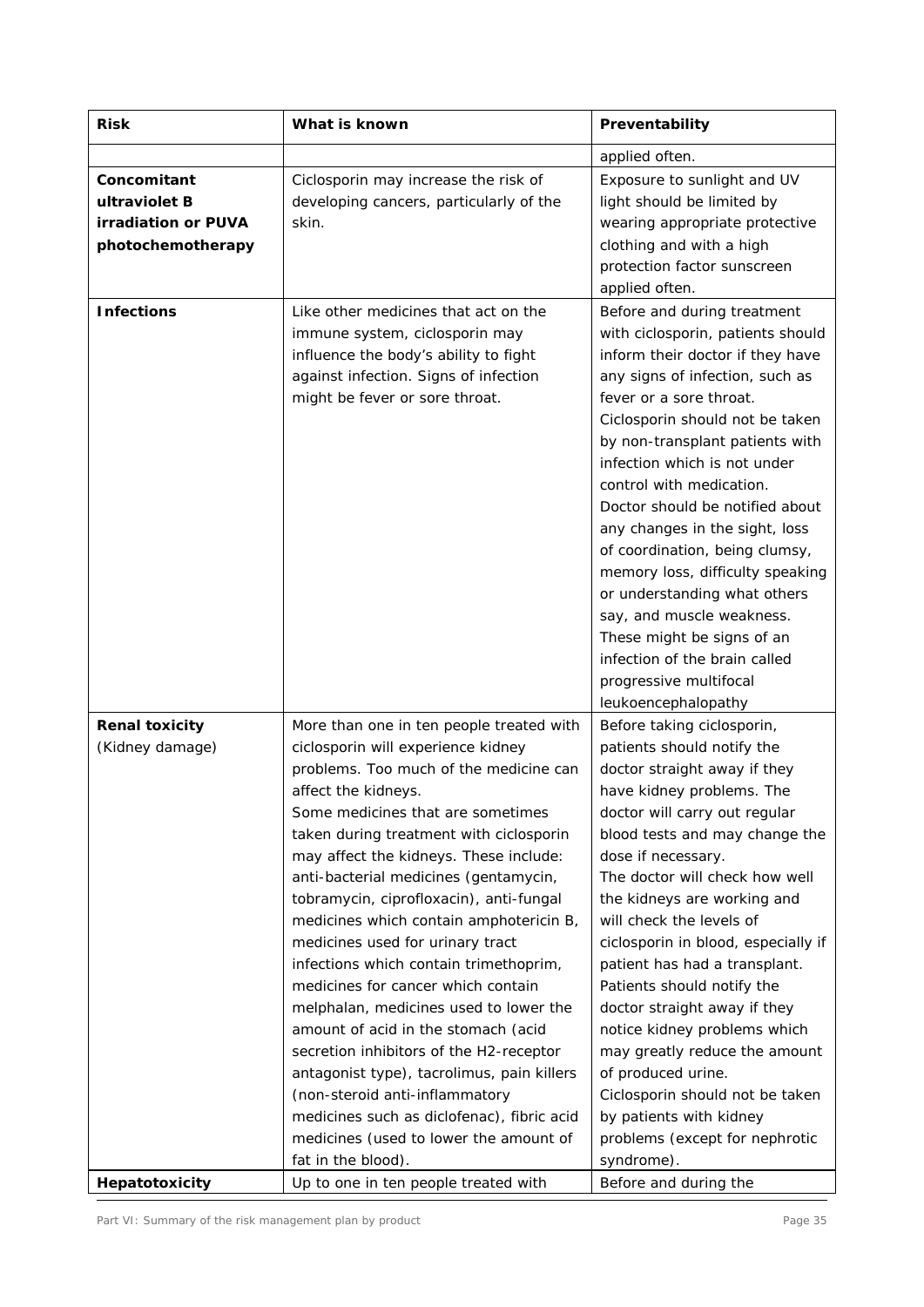| <b>Risk</b>                                                                                                                                                                                                                                    | What is known                                                                                                                                                                                                                                                                                                           | Preventability                                                                                                                                                                                                                                                                                                                                                                                                                                                                                                                           |  |
|------------------------------------------------------------------------------------------------------------------------------------------------------------------------------------------------------------------------------------------------|-------------------------------------------------------------------------------------------------------------------------------------------------------------------------------------------------------------------------------------------------------------------------------------------------------------------------|------------------------------------------------------------------------------------------------------------------------------------------------------------------------------------------------------------------------------------------------------------------------------------------------------------------------------------------------------------------------------------------------------------------------------------------------------------------------------------------------------------------------------------------|--|
| (Liver damage)                                                                                                                                                                                                                                 | ciclosporin will experience liver<br>problems. Some people (frequency<br>cannot be estimated) have had serious<br>liver problems both with and without<br>yellowing of the eyes or skin nausea<br>(feeling sick), loss of appetite, dark<br>coloured urine, swelling of the face, feet,<br>hands and/or the whole body. | treatment with ciclosporin,<br>patients should notify the<br>doctor straight away if they<br>have liver problems.<br>The doctor will check how well<br>the liver is working.<br>The doctor will check the levels<br>of ciclosporin in blood,<br>especially if patient has had a<br>transplant.                                                                                                                                                                                                                                           |  |
| Hypertension<br>(High blood pressure)                                                                                                                                                                                                          | More than one in ten people treated with<br>ciclosporin will experience high blood<br>pressure.                                                                                                                                                                                                                         | The doctor will check the blood<br>pressure before the start of the<br>treatment and regularly during<br>the treatment and may give the<br>patient a medicine to lower<br>blood pressure if necessary.<br>Before and during the<br>treatment with ciclosporin,<br>patients should notify the<br>doctor straight away if they are<br>suffering from high blood<br>pressure.<br>Ciclosporin should not be taken<br>by non-transplant patients with<br>high blood pressure<br>(hypertension) which is not<br>under control with medication. |  |
| <b>Increased blood lipids</b>                                                                                                                                                                                                                  | More than 1 in 10 people may<br>experience high level of lipids in the<br>blood.                                                                                                                                                                                                                                        | The doctor will monitor the<br>blood lipids (fats) during the<br>treatment, and should be<br>notified about any side effects<br>that severely affect the patient.                                                                                                                                                                                                                                                                                                                                                                        |  |
| Electrolyte<br>disturbance including<br>hyperkalaemia,<br>hypomagnesaemia,<br>hyperuricaemia<br>(Electrolyte disturbance<br>including high levels of<br>potassium, low levels of<br>magnesium and high<br>levels of uric acid in the<br>blood) | Up to one in ten people treated with<br>ciclosporin will experience high level of<br>uric acid or potassium in the blood or<br>low levels of magnesium in the blood.                                                                                                                                                    | Before and during treatment<br>with ciclosporin, patients should<br>notify the doctor straight away<br>if they have high levels of<br>potassium in the blood or low<br>levels of magnesium in the<br>body or if they have gout. The<br>doctor may give magnesium<br>supplements to such patients,<br>especially just after the<br>operation if they have had a<br>transplant.<br>Patients should tell their doctor<br>if they are taking medicines<br>that may affect the potassium<br>levels. These include medicines                   |  |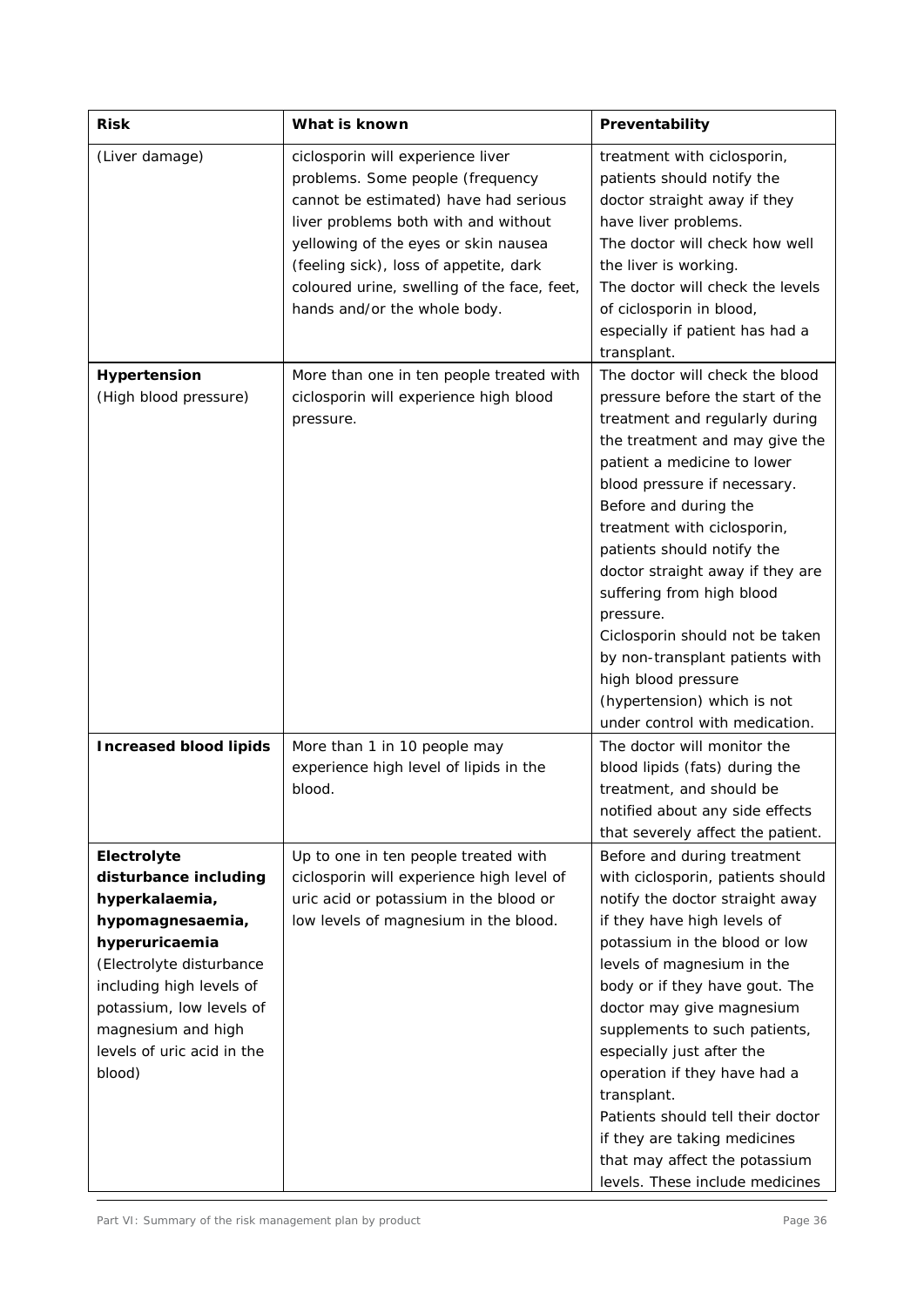| <b>Risk</b>                                                                                                                                                                                                                                                                                                           | What is known                                                                                                                                                                                                                                                                                                                                                                                                                                                                                                                                                                                                                                                                                                                                                                                                                                                                                                                                                                                                                                                 | Preventability                                                                                                                                                                                                                                                                                                                                                                                                                                                                                                                                       |
|-----------------------------------------------------------------------------------------------------------------------------------------------------------------------------------------------------------------------------------------------------------------------------------------------------------------------|---------------------------------------------------------------------------------------------------------------------------------------------------------------------------------------------------------------------------------------------------------------------------------------------------------------------------------------------------------------------------------------------------------------------------------------------------------------------------------------------------------------------------------------------------------------------------------------------------------------------------------------------------------------------------------------------------------------------------------------------------------------------------------------------------------------------------------------------------------------------------------------------------------------------------------------------------------------------------------------------------------------------------------------------------------------|------------------------------------------------------------------------------------------------------------------------------------------------------------------------------------------------------------------------------------------------------------------------------------------------------------------------------------------------------------------------------------------------------------------------------------------------------------------------------------------------------------------------------------------------------|
|                                                                                                                                                                                                                                                                                                                       |                                                                                                                                                                                                                                                                                                                                                                                                                                                                                                                                                                                                                                                                                                                                                                                                                                                                                                                                                                                                                                                               | which contain potassium,<br>potassium supplements, water<br>tablets (diuretics) called<br>potassium-sparing diuretics and<br>some medicines which lower<br>the blood pressure.                                                                                                                                                                                                                                                                                                                                                                       |
| Encephalopathy<br>including posterior<br>reversible<br>encephalopathy<br>syndrome<br>(Brain disorders)                                                                                                                                                                                                                | Up to 1 in 100 people may experience<br>symptoms of brain disorders including<br>sudden fits, mental confusion,<br>sleeplessness, disorientation,<br>disturbance of vision, unconsciousness,<br>sense of weakness in the limbs and<br>impaired movements.                                                                                                                                                                                                                                                                                                                                                                                                                                                                                                                                                                                                                                                                                                                                                                                                     | Doctor should be notified about<br>any brain problems with signs<br>such as seizures, confusion,<br>feeling disorientated, being less<br>responsive, personality<br>changes, feeling agitated,<br>sleeplessness, changes to your<br>sight, blindness, coma,<br>paralysis of part or all of the<br>body, stiff neck, loss of<br>coordination with or without<br>unusual speech or eye<br>movements.                                                                                                                                                   |
| <b>Administration of live</b><br>attenuated vaccines                                                                                                                                                                                                                                                                  | Vaccination with live attenuated vaccines<br>may be ineffective.                                                                                                                                                                                                                                                                                                                                                                                                                                                                                                                                                                                                                                                                                                                                                                                                                                                                                                                                                                                              | Patients should notify the<br>doctor if they need to have a<br>vaccination before or during the<br>treatment.                                                                                                                                                                                                                                                                                                                                                                                                                                        |
| Drug-drug<br>interactions e.g. with<br>inhibitors or inducers<br>of CYP3A4 and/or P-<br>glycoprotein (P-gp)<br>and with substrates of<br>CYP3A4, P-gp and<br>organic anion<br>transporter proteins<br>(Situations when one<br>drug affects the activity<br>of another drug when<br>both are administered<br>together) | Some medicines may increase or<br>decrease the level of ciclosporin in blood.<br>Medicines which may increase the level<br>of ciclosporin in blood include: antibiotics<br>(such as erythromycin or azythromycin),<br>antifungals (voriconazole, itraconazole),<br>medicines used for heart problems or<br>high blood pressure (diltiazem,<br>nicardipine, verapamil, amiodarone),<br>metoclopramide (used to stop sickness),<br>oral contraceptives, danazol (used to<br>treat menstrual problems), medicines<br>used to treat gout (allopurinol), cholic<br>acid and derivatives (used to treat<br>gallstones), protease inhibitors used to<br>treat HIV, imatinib (used to treat<br>leukaemia or tumours), colchicine,<br>telaprevir (used to treat hepatitis C).<br>Medicines which may decrease the level<br>of ciclosporin in blood include:<br>barbiturates (used to help you to sleep),<br>some anti-convulsant medicines (such as<br>carbamazepine or phenytoine),<br>octreotide (used to treat acromegaly or<br>neuroendocrine tumours in the gut), | Patients should inform their<br>doctor if they are taking, have<br>recently taken or might take<br>any other medicines.<br>Ciclosporin must not be used<br>with products containing<br>dabigatran etexilate (used to<br>avoid blood clots after surgery)<br>or bosentan and aliskiren (used<br>to reduce high blood pressure)<br>or products/herbal medicines<br>which contain Hypericum<br>perforatum (St. John's Wort).<br>Doctor might check the level of<br>ciclosporin in blood when<br>starting or stopping treatment<br>with other medicines. |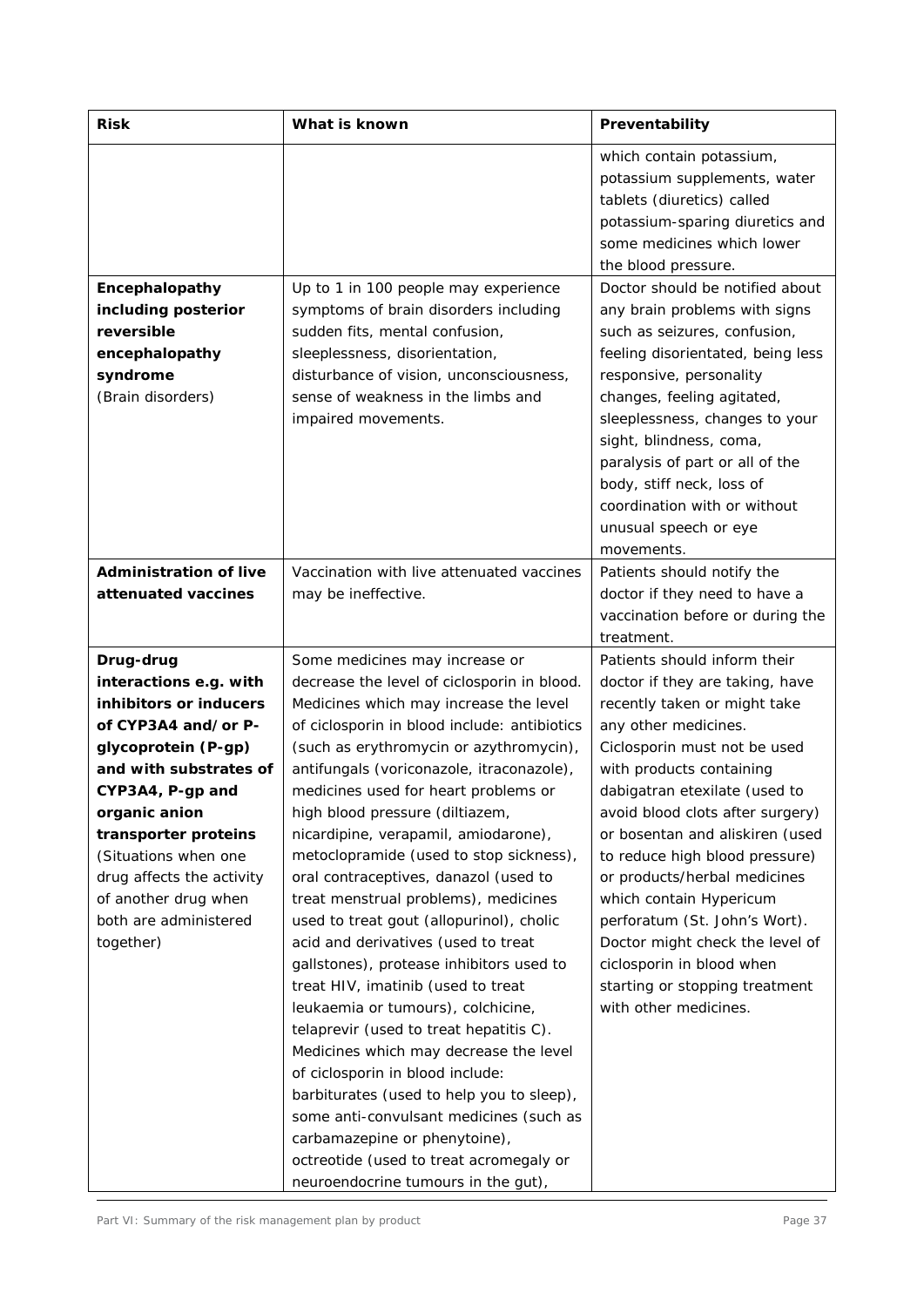| <b>Risk</b>             | What is known                             | Preventability                 |
|-------------------------|-------------------------------------------|--------------------------------|
|                         | anti-bacterial medicines used to treat    |                                |
|                         | tuberculosis, orlistat (used to help      |                                |
|                         | weight loss), herbal medicines            |                                |
|                         | containing St. John's wort, ticlopidine   |                                |
|                         | (used after a stroke), certain medicines  |                                |
|                         | which lower blood pressure (bosentan),    |                                |
|                         | and terbinafine (an anti-fungal medicine  |                                |
|                         | used to treat infections of the toes and  |                                |
|                         | nails).                                   |                                |
|                         | Interaction with food and drink is        |                                |
|                         | possible (e.g. grapefruit/grapefruit      |                                |
|                         | juice).                                   |                                |
| <b>Interaction with</b> | Grapefruit or grapefruit juice may affect | Grapefruit or grapefruit juice |
| grapefruit/grapefruit   | how ciclosporin works, by increasing the  | should not be used with        |
| juice                   | levels of ciclosporin in the body.        | ciclosporin.                   |

## **Important potential risks**

| <b>Risk</b>                    | What is known (Including reason why it is considered a<br>potential risk) |
|--------------------------------|---------------------------------------------------------------------------|
| <b>Increased risk of</b>       | Some medicines may affect the kidneys. These include: anti-               |
| nephrotoxicity when            | bacterial medicines (gentamycin, tobramycin, ciprofloxacin), anti-        |
| combined with other drugs      | fungal medicines which contain amphotericin B, medicines used for         |
| that are nephrotoxic           | urinary tract infections which contain trimethoprim, medicines for        |
| (Increased risk of kidney      | cancer which contain melphalan, medicines used to lower the               |
| damage when combined with      | amount of acid in the stomach (acid secretion inhibitors of the H2-       |
| other drugs that may cause     | receptor antagonist type), tacrolimus, pain killers (non-steroid anti-    |
| kidney damage)                 | inflammatory medicines such as diclofenac), fibric acid medicines         |
|                                | (used to lower the amount of fat in the blood).                           |
|                                | Doctor or pharmacist should be notified if the patient is taking any      |
|                                | of the above mentioned medicines.                                         |
| <b>Increased risk of</b>       | Some medicines may affect the potassium levels. These include             |
| hyperkalaemia (increased       | medicines which contain potassium, potassium supplements, water           |
| potassium levels in the blood) | tablets (diuretics) called potassium-sparing diuretics and some           |
| when combined with             | medicines which lower the blood pressure.                                 |
| potassium-sparing medicinal    | Doctor or pharmacist should be notified if the patient is taking any      |
| products                       | of the above mentioned medicines.                                         |
| <b>Reproductive toxicity</b>   | Animal studies have shown reproductive toxicity in rats and rabbits.      |
| (Adverse effects on            | There are no adequate and well-controlled studies in pregnant             |
| reproduction)                  | women and therefore ciclosporin should not be used during                 |
|                                | pregnancy unless the potential benefit to the mother justifies the        |
|                                | potential risk to the foetus.                                             |
| Use in breast-feeding women    | Ciclosporin, the active substance, passes into breast milk. This may      |
|                                | affect the baby. Therefore, breast-feeding is not recommended             |
|                                | during treatment with ciclosporin.                                        |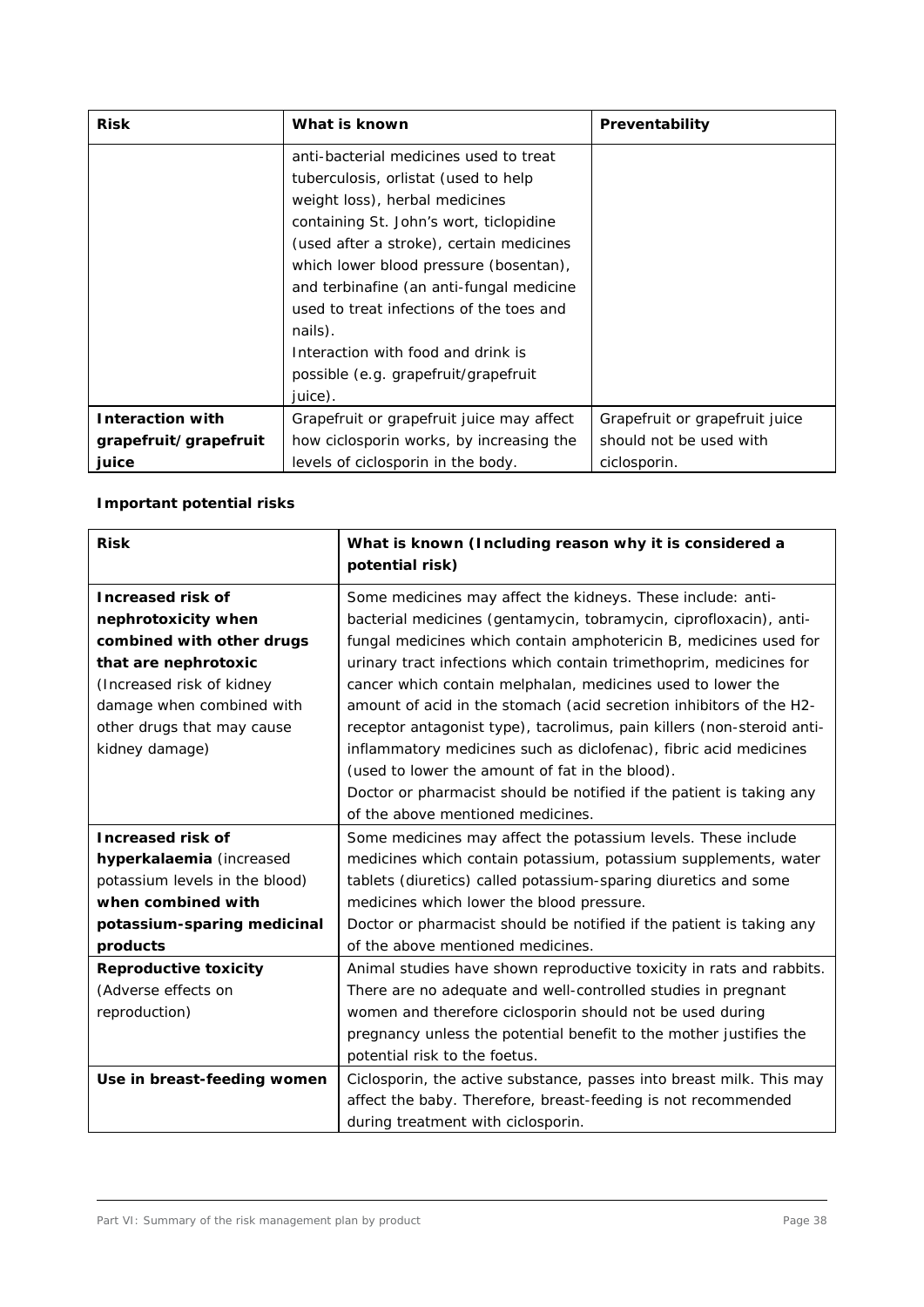#### **Missing information**

| <b>Risk</b>                      | What is known                                                          |  |
|----------------------------------|------------------------------------------------------------------------|--|
| Use in children under 16         | Experience with ciclosporin in children is still limited. Ciclosporin  |  |
| years of age for non-            | use in children for non-transplant indications other than nephrotic    |  |
| transplant indications other     | syndrome cannot be recommended.                                        |  |
| than nephrotic syndrome          |                                                                        |  |
| (kidney disorder)                |                                                                        |  |
| <b>Effect on human fertility</b> | There is limited data on the effect of ciclosporin on human fertility. |  |
|                                  | Changes in menstrual cycle have been reported.                         |  |
| Use in pregnancy                 | The experience with ciclosporin in pregnant women is limited.          |  |
|                                  | There are no adequate and well-controlled studies in pregnant          |  |
|                                  | women and therefore ciclosporin should not be used during              |  |
|                                  | pregnancy unless the potential benefit to the mother justifies the     |  |
|                                  | potential risk to the foetus. The ethanol content of the ciclosporin   |  |
|                                  | formulations should also be taken into account in pregnant women.      |  |
|                                  | Pregnant women receiving immunosuppressive therapies after             |  |
|                                  | transplantation, including ciclosporin and ciclosporin-containing      |  |
|                                  | regimens, are at risk of premature delivery (<37 weeks).               |  |

## *VI.2.5 Summary of risk minimisation measures by safety concern*

This medicine has no additional risk minimisation measures.

## *VI.2.6 Planned post authorisation development plan*

Not applicable.

# *VI.2.7 Summary of changes to the risk management plan over time*

|  |  | Table 3. Major changes to the Risk Management Plan over time |  |  |
|--|--|--------------------------------------------------------------|--|--|
|  |  |                                                              |  |  |

| <b>Version</b> | Date        | <b>Safety Concerns</b>                                                                                                                                                                                                                                                                                                                                                                                                                                                                                               | Comment         |
|----------------|-------------|----------------------------------------------------------------------------------------------------------------------------------------------------------------------------------------------------------------------------------------------------------------------------------------------------------------------------------------------------------------------------------------------------------------------------------------------------------------------------------------------------------------------|-----------------|
| 1.0            | 30 Dec 2013 | Important identified risks<br>Interactions<br>٠<br>Infections and infestations<br>Neoplasms benign, malignant and unspecified<br>٠<br>(including cysts and polyps)<br>Hepatotoxicity<br>٠<br>Renal toxicity<br>٠<br>Hypertension<br>٠<br>Electrolyte disturbance<br>٠<br>Safety experience in transplant patients<br>٠<br><b>Important potential risks</b><br>None<br><b>Missing information</b><br>Use in children under 16 years of age for non-<br>٠<br>transplant indications (other than nephrotic<br>syndrome) | Not applicable. |
| 1.1            | 18 Jul 2014 | Important identified risks                                                                                                                                                                                                                                                                                                                                                                                                                                                                                           | Safety concerns |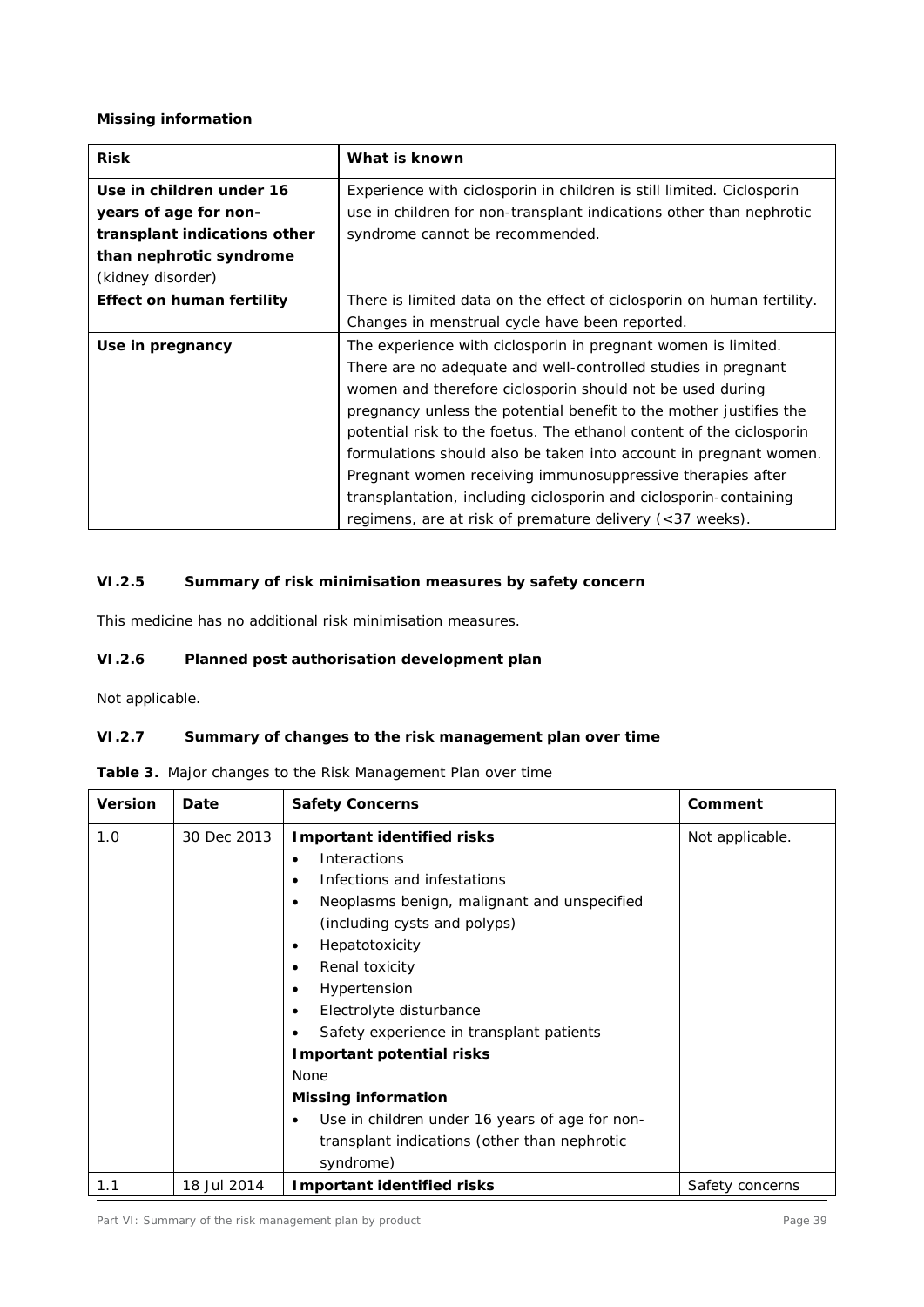| <b>Version</b> | Date        | <b>Safety Concerns</b>                                         | Comment             |
|----------------|-------------|----------------------------------------------------------------|---------------------|
|                |             | Lymphomas and other malignancies<br>$\bullet$                  | are updated         |
|                |             | Infections<br>$\bullet$                                        | according to the    |
|                |             | Renal toxicity<br>$\bullet$                                    | RMS Generic Risk    |
|                |             | Hepatotoxicity<br>$\bullet$                                    | Management Plan     |
|                |             | Hypertension<br>٠                                              | (RMP) Preliminary   |
|                |             | Increased blood lipids                                         | Assessment Report   |
|                |             | Electrolyte disturbances including hyperkalaemia,<br>$\bullet$ |                     |
|                |             | hypomagnesaemia, hyperuricaemia                                |                     |
|                |             | Encephalopathy including posterior reversible<br>$\bullet$     |                     |
|                |             | encephalopathy syndrome                                        |                     |
|                |             | Administration of live attenuated vaccines<br>$\bullet$        |                     |
|                |             | Drug-drug interactions e.g. with inhibitors or                 |                     |
|                |             | inducers of CYP3A4 and/or P-glycoprotein (P-gp)                |                     |
|                |             | and with substrates of CYP3A4, P-gp and organic                |                     |
|                |             | anion transporter proteins                                     |                     |
|                |             | <b>Important potential risks</b>                               |                     |
|                |             | Increased risk of nephrotoxicity when combined<br>$\bullet$    |                     |
|                |             | with other drugs that are nephrotoxic                          |                     |
|                |             | Increased risk of hyperkalaemia when combined<br>$\bullet$     |                     |
|                |             | with potassium-sparing medicinal products                      |                     |
|                |             | Reproductive toxicity<br>٠                                     |                     |
|                |             | Use in breast-feeding women<br>$\bullet$                       |                     |
|                |             | <b>Missing information</b>                                     |                     |
|                |             | Use in children under 16 years of age for non-<br>$\bullet$    |                     |
|                |             | transplant indications (other than nephrotic                   |                     |
|                |             | syndrome)                                                      |                     |
|                |             | Effect on human fertility<br>٠                                 |                     |
|                |             | Use in pregnancy<br>$\bullet$                                  |                     |
| 1.2            | 28 Oct 2014 | <b>Important identified risks</b>                              | Safety concerns     |
|                |             | Lymphomas and other malignancies                               | are updated         |
|                |             | Concomitant ultraviolet B irradiation or PUVA<br>$\bullet$     | according to the    |
|                |             | photochemotherapy                                              | Request for Further |
|                |             | Infections<br>$\bullet$                                        | Information         |
|                |             | Renal toxicity<br>٠                                            | (UK/H/5195/01-      |
|                |             | Hepatotoxicity<br>$\bullet$                                    | 04/II/05; dated 13  |
|                |             | Hypertension<br>$\bullet$                                      | October 2014)       |
|                |             | Increased blood lipids<br>$\bullet$                            |                     |
|                |             | Electrolyte disturbances including hyperkalaemia,<br>$\bullet$ |                     |
|                |             | hypomagnesaemia, hyperuricaemia                                |                     |
|                |             | Encephalopathy including posterior reversible<br>$\bullet$     |                     |
|                |             | encephalopathy syndrome                                        |                     |
|                |             | Administration of live attenuated vaccines<br>٠                |                     |
|                |             | Drug-drug interactions e.g. with inhibitors or<br>$\bullet$    |                     |
|                |             | inducers of CYP3A4 and/or P-glycoprotein (P-gp)                |                     |
|                |             | and with substrates of CYP3A4, P-gp and organic                |                     |
|                |             | anion transporter proteins                                     |                     |
|                |             | Interaction with grapefruit/grapefruit juice                   |                     |
|                |             | <b>Important potential risks</b>                               |                     |